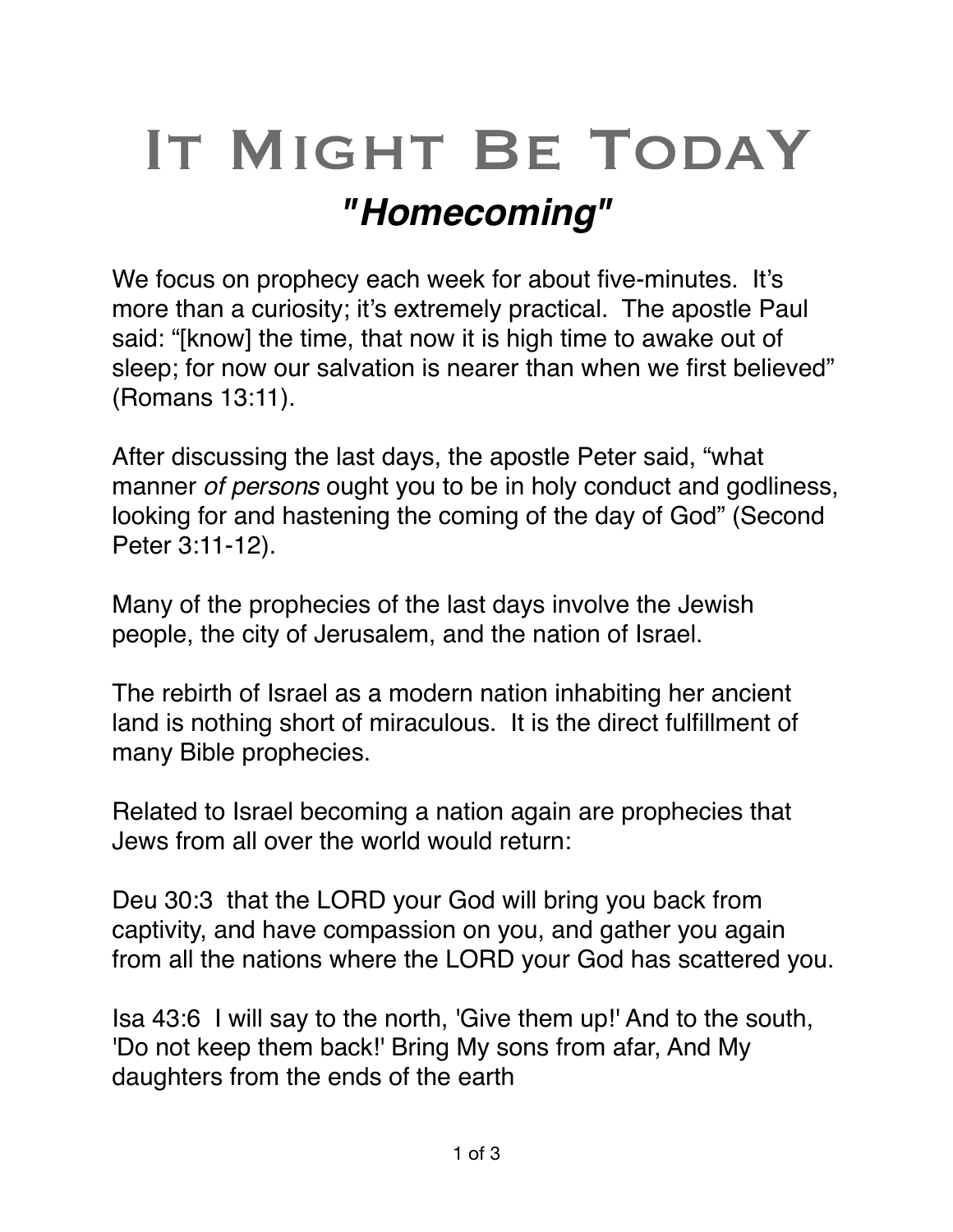[Eze 34:11](verseid:26.34.11) 'For thus says the Lord GOD: "Indeed I Myself will search for My sheep and seek them out.

[Eze 34:12](verseid:26.34.12) As a shepherd seeks out his flock on the day he is among his scattered sheep, so will I seek out My sheep and deliver them from all the places where they were scattered on a cloudy and dark day.

[Eze 34:13](verseid:26.34.13) And I will bring them out from the peoples and gather them from the countries, and will bring them to their own land; I will feed them on the mountains of Israel, in the valleys and in all the inhabited places of the country.

Eze 36:24 For I will take you from among the nations, gather you out of all countries, and bring you into your own land.

A population milestone was recently surpassed. According to the Immigration Minister, Israel is now home to the world's largest Jewish community, surpassing the US.

## Here are a few excerpts from the article:

Since World War II, the United States has been home to the world's largest Jewish community. Numbering some four million people at the outbreak of the Second World War, the American Jewish community grew rapidly in the immediate post-war era, rising to five-and-a-half million by 1970.

The Jewish population of Israel has increased steadily since the establishment of the state in 1948, rising from some 650,000 in 1948 to 1.8 million a decade later. By 1980, there were 3.2 million Jews living in Israel, rising to 5.8 million by 2010.

According to official numbers collected by the Israeli government and provided by Immigration Minister Sofa Landver, some 5.7 million Jews now live in the US, compared to [6.6 million in Israel.](http://www.israelnationalnews.com/News/News.aspx/240059)